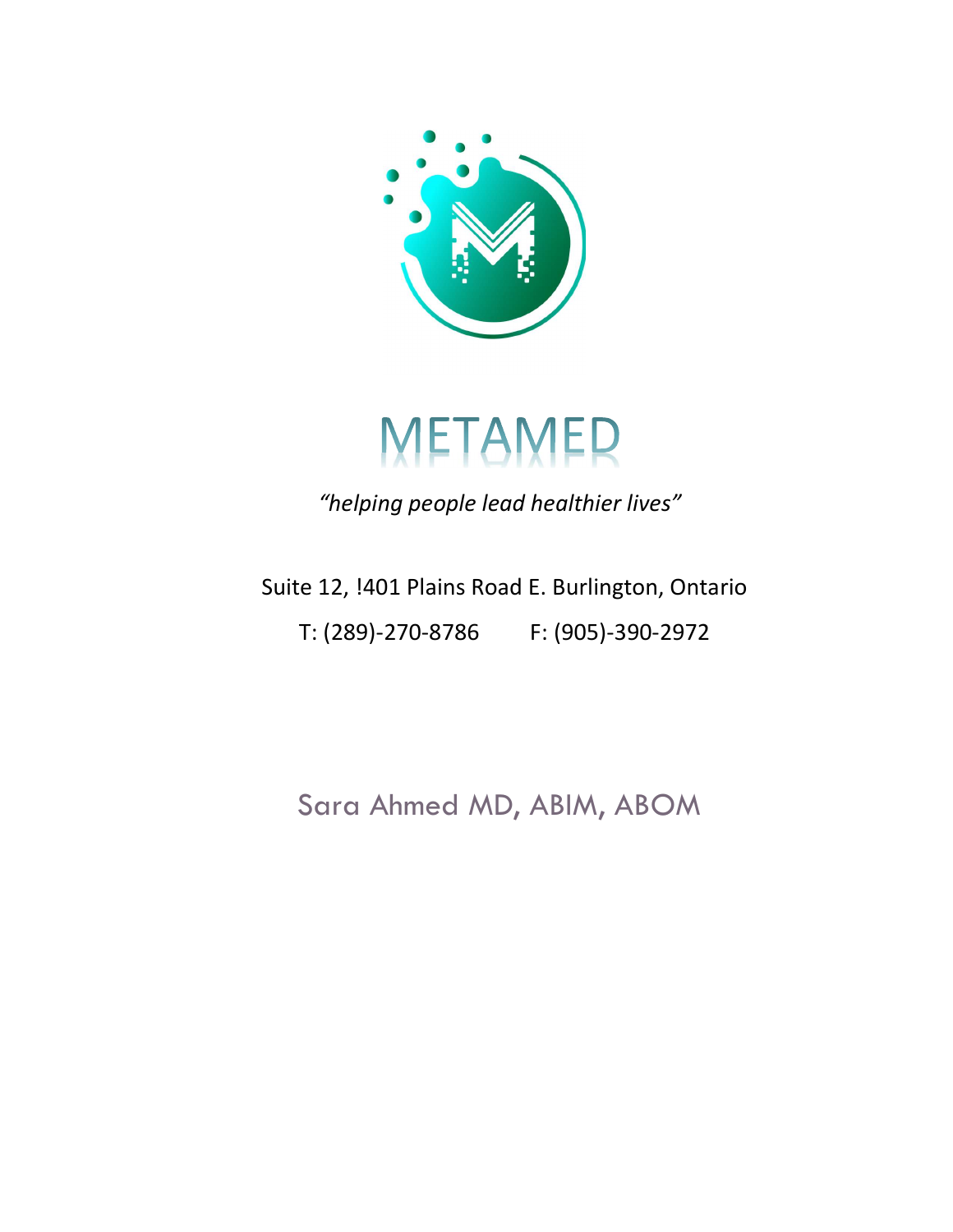

## The Metamed Philosophy

At our clinic, we understand obesity is a complex chronic relapsing condition and must be managed with a multifaceted approach. Metamed weight loss program incorporates a personalized and an evidence-based approach to address underlying metabolic, behavioral and psychological factors which contributes to the complexity of obesity. Our patients will be engaged in a structured program that would span over a time period of 6 or 12 months, depending on patient's preference. This would cost approximately \$125/month. In addition to the visits with an MD (which are OHIP covered), the program incorporates biweekly visits with the registered dietician. In addition, patient education and support materials, lifestyle and mindset coaching, medical therapeutics and fitness assessment will also be included.

If you have patients who are challenged with excess weight, please refer them to us for a comprehensive assessment. The opportunity of engaging in this weight loss program will be offered to them at their initial visit following which they can decide if they would like to pursue this program.

The criteria for qualifying for the program is as follows:

1) BMI >30kg/m2 with medical, psychological or lifestyle complications.

OR

2) BMI >27kg/m2 with **One** or more co-morbid conditions such as hypertension, prediabetes/type 2 diabetes, obstructive sleep apnea, PCOS, NAFLD, osteoarthritis or infertility.

OR

3) Patients who need pre-surgical weight loss.

## OR

4) Patients who have had a history of bariatric surgery within the last year.

If your patient meets one of the criteria above, I will be happy to see them for an initial consultation, which bears no cost to the patient.

I invite you to explore the details of the program further by visiting www.metamed.ca. Please find the referral form attached below. If you any further questions kindly do not hesitate to contact me at 905-945-8080.

Best Regards

Sara Ahmed MD, ABIM, ABOM